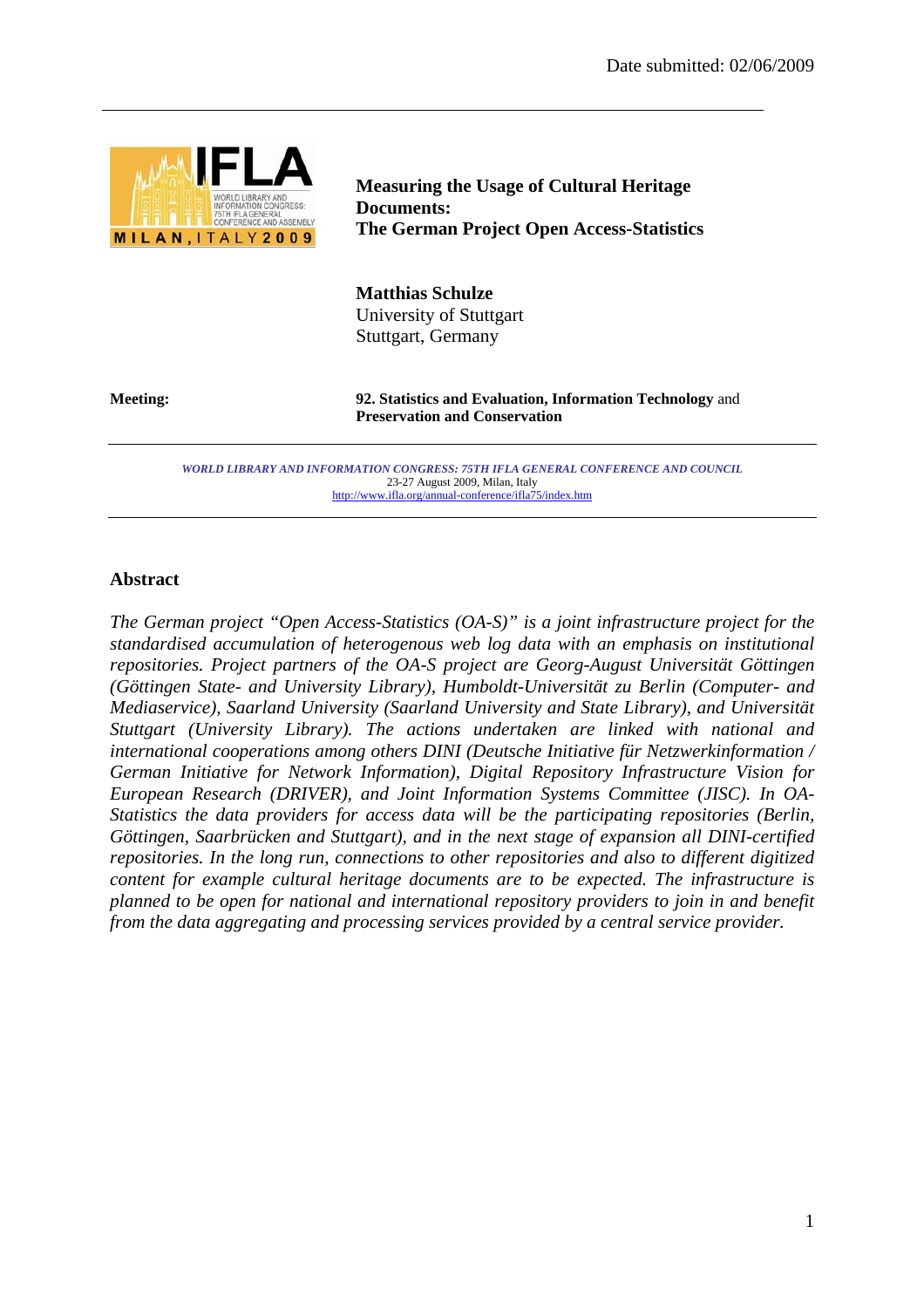## **Introduction**

"Document-access logs can indicate content relevance compared to other documents. Repository-access logs can be the qualitative / quantitative and technological basis for the evaluation of a document repository. Evaluation of a document-access log over the document's lifespan can give an indication of its continuous relevance. To enable comparisons of statistics of different Document and Publication Services, it is essential that standards exist and are adhered to. Today however, suitable standards for access statistics of institutional repositories do not exist. Differing protocols and access technologies create some of the problems of data acquisition and evaluation. No basis exists for a comparative evaluation of documents in different repositories, and of the Document and Publication Services themselves."<sup>1</sup>

This quotation from the chapter 4.7 "Logs and Statistics" of the DINI-Certificate in which the Electronic Publishing working group of the German Initiative for Network Information (DINI) laid down explanation and examples concerning the DINI-Certificate.2

This position can be seen as the background on which the project described here was initiated, the starting-point of Open Access-Statistics. The next sentences of this DINI text describes this yet much more precisely: "DINI observes international developments, e.g. the standardisation project COUNTER (Counting Online Usage of Networked Electronic Resources) and the project Interoperable Repository Statistics (IRS), and will make new recommendations if necessary. Other approaches, such as the evaluation of link-resolver logs, will also be followed."<sup>3</sup>

This article also as the project generally deals with Open Access repositories and documents stored in these repositories. So to speak the main focus are digital born materials like dissertations, electronic journals, articles etc. To which extent these materials could be subsumed under the label "digital heritage" is nowadays hard to say. The aspects and dimensions which furthermore occur as relevant for this project are preferential focused on open access materials and naturally on publications. But in the last chapter of this article the focus will be expanded and is explicitly aligned to the topic of cultural heritage documents and other choices for collecting data (as funding of digitisation projects, cooperations, political questions).

Measuring research impact has a long tradition. Especially the Journal Impact Factor (JIF or IF) created by Eugene Garfield is a well-known and respected measure of citations to scientific journal literature in some disciplines.<sup>4</sup> But the IF has also often been critisised.<sup>5</sup>

<u>.</u>

<sup>&</sup>lt;sup>1</sup> DINI-Certificate. Document and Publication Services 2007, Working Group "Electronic Publishing", Version 2.0, September 2006, p. 32 <http://edoc.hu-berlin.de/series/dini-schriften/2006-3-en/PDF/3-en.pdf>. 2

Here in general the "minimum standards" and "recommendations" for repositories are explained which are defined in the criteria section (for logs and statistics ibid., p. 16).

 $3$  Ibid., p. 32-33.

<sup>&</sup>lt;sup>4</sup> Compare Richard Monastersky: The Number That's Devouring Science The Chronicle of Higher Education, 2005 <http://chronicle.com/free/v52/i08/08a01201.htm>.

<sup>&</sup>lt;sup>5</sup> "Despite its merits the Impact Factor has shortcomings that steadily grow as the publication process changes (This is a problem every measurement method faces as behavioural patterns change over the years, e.g. IQ-Testing.): arbitrary sample composition, arbitrary observation period, journal level granularity, preference of publications in English, discrimination of non-journal content. These characteristics do not seriously hamper the IF's quality in certain fields like the established natural sciences. But as soon as a community leaves the path in any direction it risks its standing and therefore its funding due to declining IF values. It does not matter whether it is because of: individual publishing/archiving via your staff homepage (computer science), long reception cycles (mathematics), alternative publication modes (humanities) or language barriers (linguistics) the Impact Factor cannot compensate for these violations of its design prerequisites." Cited from an unreleased paper (draft status) by Björn Mittelsdorf: Metrics Proposal for Institutional Repositories as DINI recommendation, 2009 (this paper is not yet a paper from DINI but in this state a paper to DINI).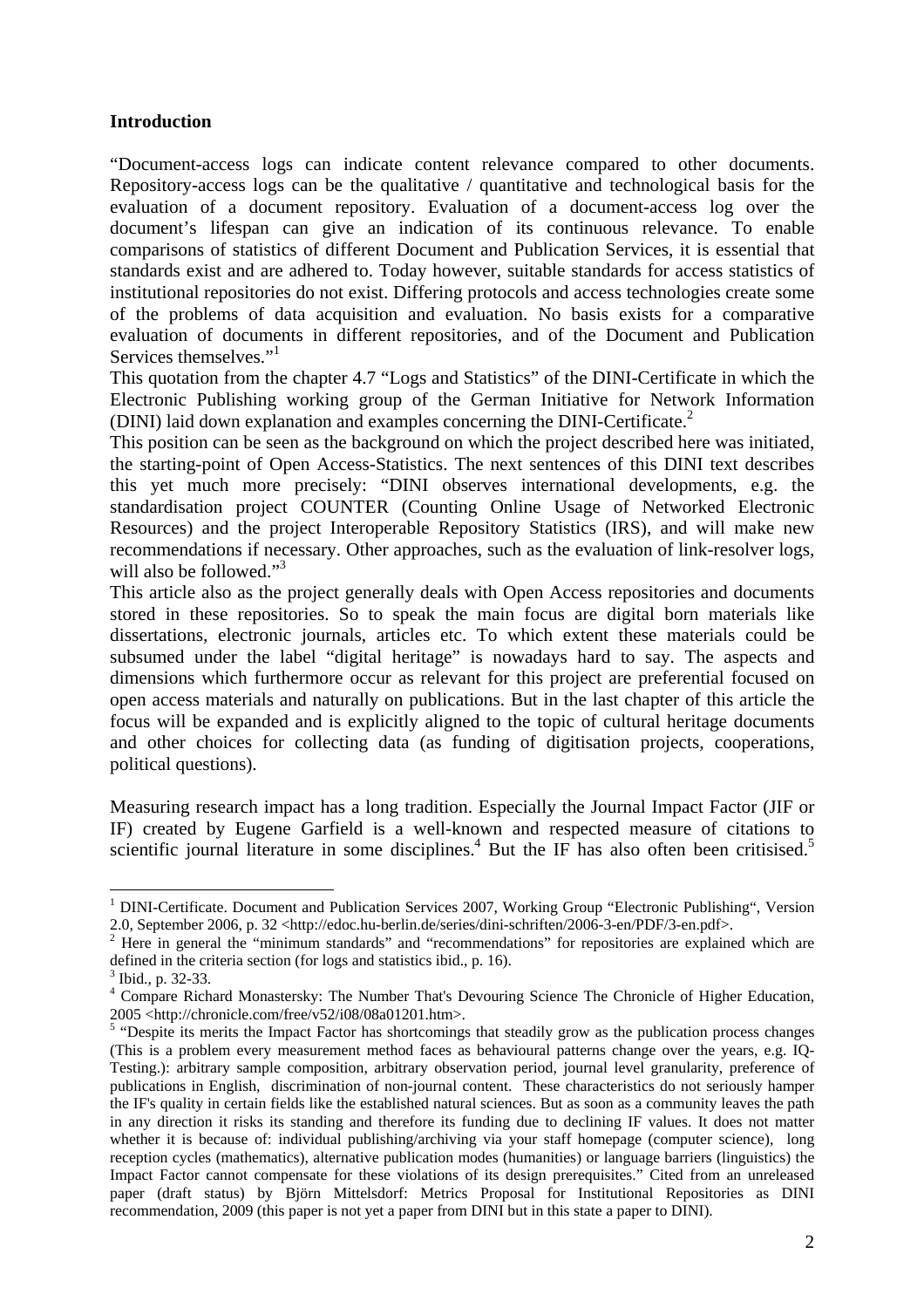Especially for the field of open access new metrics are needed: "The fast-changing nature of scholarly communications makes us aware that traditional metrics might not be exclusively sufficient to describe research impact."<sup>6</sup>

Some international developments, e.g. the standardisation project COUNTER (Counting Online Usage of Networked Electronic Resources) or approaches such as the evaluation of link-resolver logs which were developed at Research Library of the Los Alamos National Laboratory should be mentioned here. The basic architecture to make logs from repositories and linkresolvers approachable was developed by Bollen/Van de Sompel.<sup>7</sup> These infrastructure developments were part of the background on which Open Access Statistics started. The DINI working group Electronic publishing initiated the project idea – as seen in the introduction by concerning the focuses of DINI's work – and animated the project partners to take part in this research project.

The effort of producing and publishing a text is in vain if it is not read and noticed. Here there is no difference between scientific publications and works in the realm of fiction. The ease of access experienced with Open Access publications – lacking any need for authentication, financial transactions or personal identification makes it much easier to achieve a satisfying level of reception in a scientific community. This and similar hypotheses can be verified by empirical analysis.

Requests can be measured easily as webservers store most of the necessary pieces of information for internal management purposes. (Any approach which tries to surpass this level of insight has to face among others the problem that HTTP is a one way protocol. This makes it impossible on this level to learn anything definitive about dependent variables like success of file transfer or the time an user sticks to a document before moving on.)

Scientific publications cover a broad variety of publishers, hosts, business models, usage models, publication stages, logical and technical presentation. Therefore it is important to learn which portions of the publication space can be and which agents want to be included in the sampling. For those willing to participate only two aspects are relevant:

- 1. What data need to be gathered?
- 2. How can data be transferred to the statistics provider?

In this context the technical background of OA-Statistics and measuring research impact isn't the main focus of this article. So the following text will deal not very intensively with these topics. A good report concerning this topic is Frank Scholze: Measuring Research Impact in an Open Access Environment, 2007, p. 6-8 <http://elib.uni-stuttgart.de/opus/volltexte/2007/3234/pdf/liber\_2007.pdf>. 6

 $<sup>6</sup>$  Ibid., p. 2. Compare also p. 2-3</sup>

 $\overline{J}$  Johan Bollen / Herbert Van de Sompel: An architecture for the aggregation and analysis of scholarly usage data. In: Proceedings of the 6th ACM/IEEE-CS joint conference on Digital libraries, 2006, pp 298 – 307, <http://doi.acm.org/10.1145/1141753.1141821>.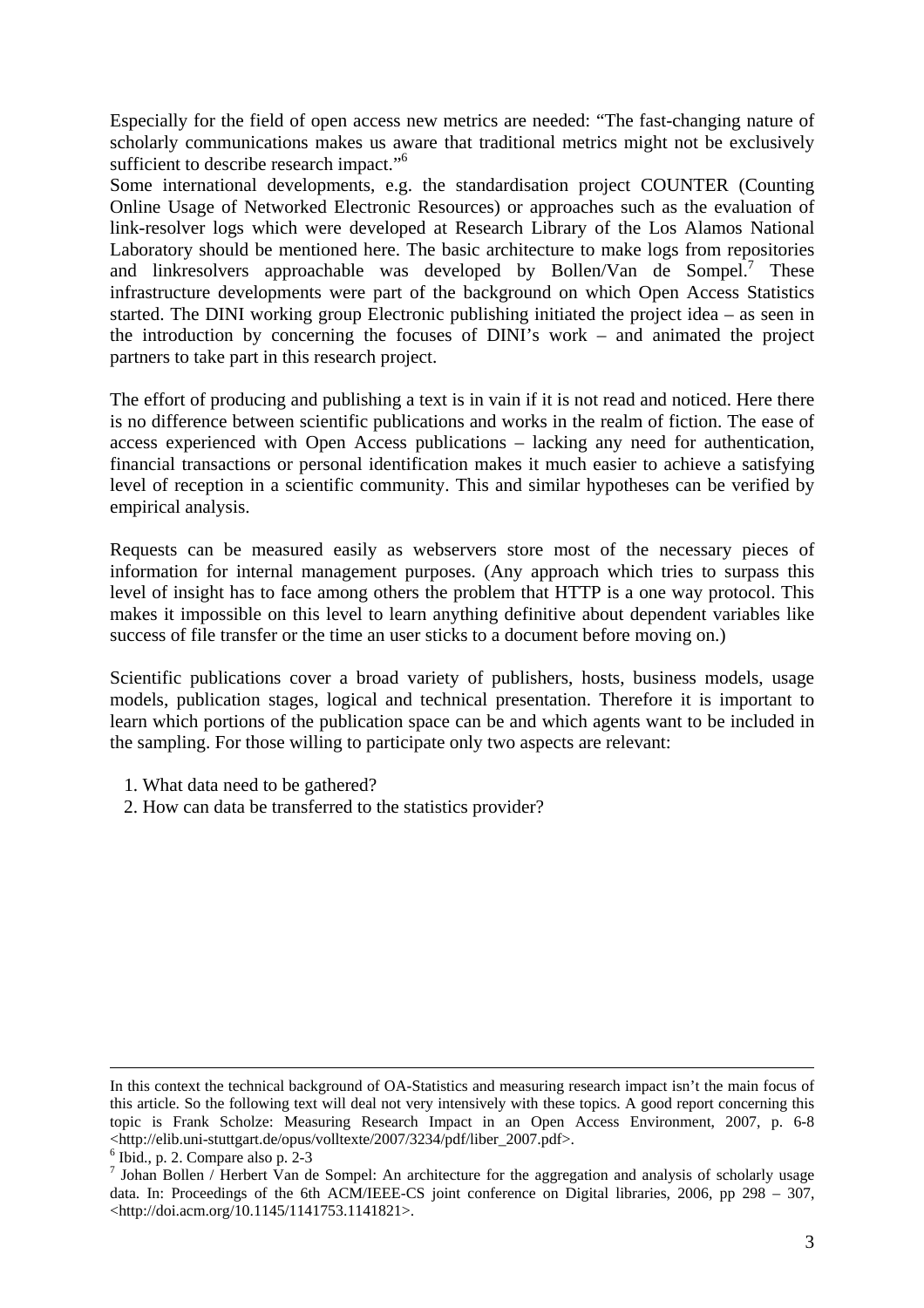### **Project Description: Open Access-Statistics**

The project Open-Access-Statistics (OA-S) is a joint research project addressing these questions. Starting in July 2008 an infrastructure will be built for the standardised accumulation of heterogenous web log data with an emphasis on institutional repositories. In tight cooperation with other Open Access projects various added value services will be made available to users.<sup>8</sup>



The "German Research Foundation" (Deutsche Forschungsgemeinschaft – DFG) funds OA-S in the start-up phase. Later on the project partners will supply it as a permanent service. The initial idea was - as mentioned before in the introduction - drafted by DINI (Deutsche Initiative für Netzwerkinformation / German Initiative for Network Information), more precisely by their workgroup Electronic Publishing.<sup>10</sup>

Project Partners of OA-S are Georg-August Universität Göttingen (State- and University Library), Humboldt-Universität zu Berlin (Computer- and Mediaservice), Universität des Saarlandes (Saarland University and State Library), and Universität Stuttgart (University Library). The actions undertaken are linked with national and international cooperations among others Digital Repository Infrastructure Vision for European Research  $(DRIVER)^{11}$ , Ligue des Bibliothèques Européennes de Recherche (LIBER), and Joint Information Systems Committee  $(JISC)$ .<sup>12</sup>

<sup>&</sup>lt;sup>8</sup> More information about Open Access-Statistics: <http://www.dini.de/projekte/oa-statistik/#c1203>. See also Ulrich Herb: OA-Statistik: Standardisierte Nutzungsanalysen als alternative Impact-Messungen

wissenschaftlicher Publikationen. Workshop zu Standardisierung und Vernetzung von Open-Access-Repositorien für die Wissenschaft, Göttingen, 19.02.2009 <http://www.dini.de/fileadmin/workshops/oanetzwerk-februar2009/herb.pdf>.

<sup>9</sup> Source: <http://www.dini.de/projekte/oa-statistik/>.

<sup>&</sup>lt;sup>10</sup> More information about DINI <http://www.dini.de/english/>: "DINI is committed to developing information infrastructures and thus improving the information and communication services in institutions of higher education and in learned societies, namely regionally and supraregionally." Information about the DINI working group Electronic Publishing: <http://www.dini.de/english/ag0/e-pub0/>.<br><sup>11</sup> "DRIVER the 'Digital Repository Infrastructure Vision for European Research' project is conducted by an EC

funded consortium that is building an organisational and technological framework for a pan-European data-layer, enabling the advanced use of content-resources in research and higher education. DRIVER develops a serviceinfrastructure and a data-infrastructure. Both are designed to orchestrate existing resources and services of the repository landscape." Cited from "Driver Guidelines 2.0. Guidelines for Content providers - Exposing textual resources with OAI-PMH", November 2008, p. 9 <http://www.driver-

support.eu/documents/DRIVER\_Guidelines\_v2\_Final\_2008-11-13.pdf>

<sup>&</sup>lt;sup>12</sup> JISC Usage Statistics Workshop Berlin, July 7-8, 2008, <http://www.dini.de/veranstaltungen/workshops/jiscworkshop-2008/>. See also JISC Usage Statistics Review. Final Report, September 24, 2008 <http://ierepository.jisc.ac.uk/250/>.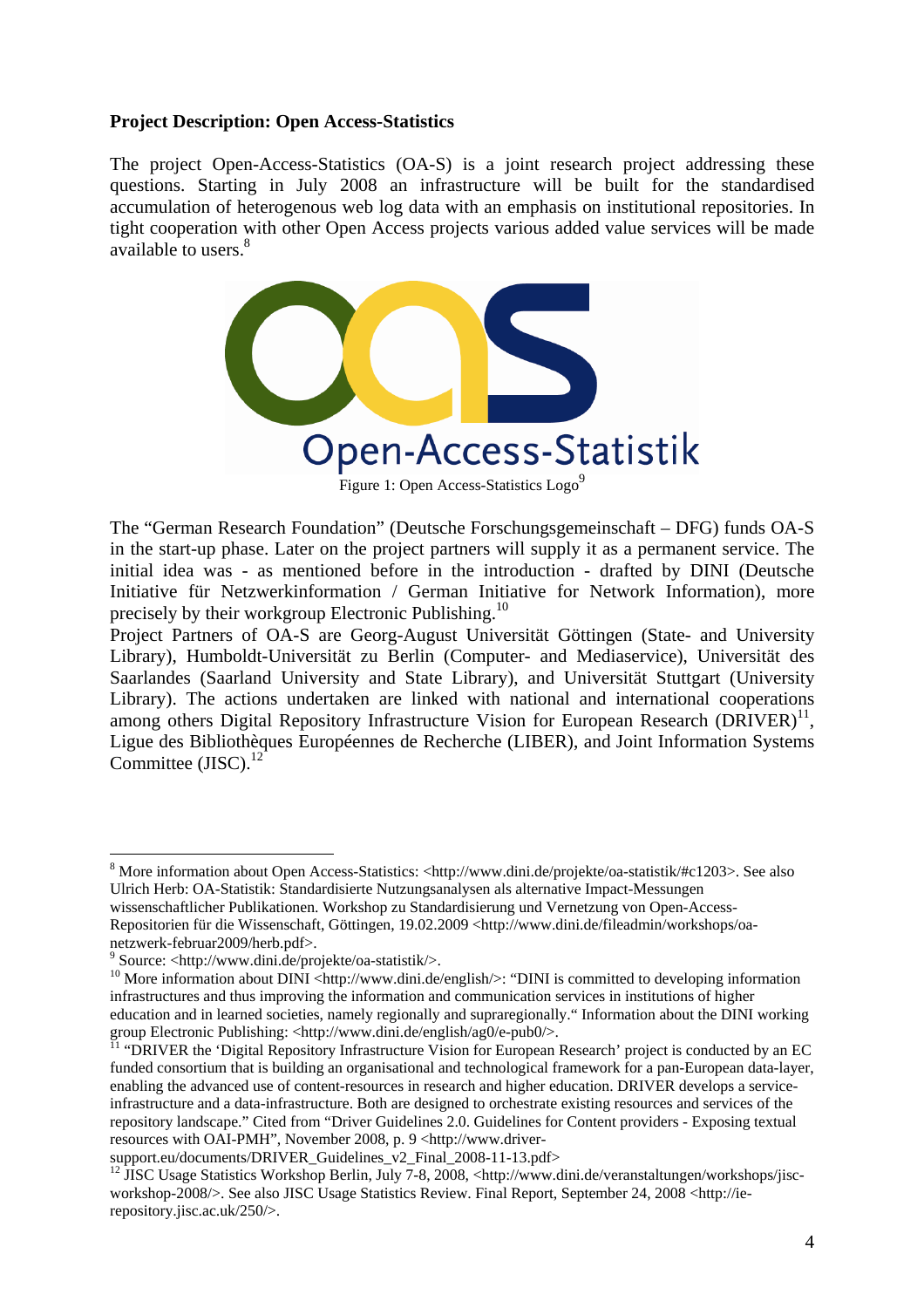

Figure 2: Measuring Publication Impact: The Elements (schematic)<sup>13</sup>

From the perspective of the central service/statistics provider, various data providers are sources for access data. In OA-Statistics the data providers for access data will be the participating repositories (Berlin, Göttingen, Saarbrücken and Stuttgart), and in the next stage of expansion all DINI-certified repositories.<sup>14</sup> In the long run, connections to other repositories are to be expected. The infrastructure is planned to be open for national and international repository providers to join in and benefit from the data aggregating and processing services provided by the central service provider. Not only do different repositories use different software solutions (DSpace, OPUS, edoc), but there are also qualitative differences between the information gathered on a server actually hosting documents and the information horizon on a link-resolving (SFX, Ovid) or license-controlling (HAN) server.

<sup>&</sup>lt;sup>13</sup> Taken from Frank Scholze: Measuring Research Impact in an Open Access Environment, 2007, p. 6 <http://elib.uni-stuttgart.de/opus/volltexte/2007/3234/pdf/liber\_2007.pdf>. 14 DINI-certified server: <http://www.dini.de/no\_cache/service/dini-zertifikat/zertifizierte-server/>.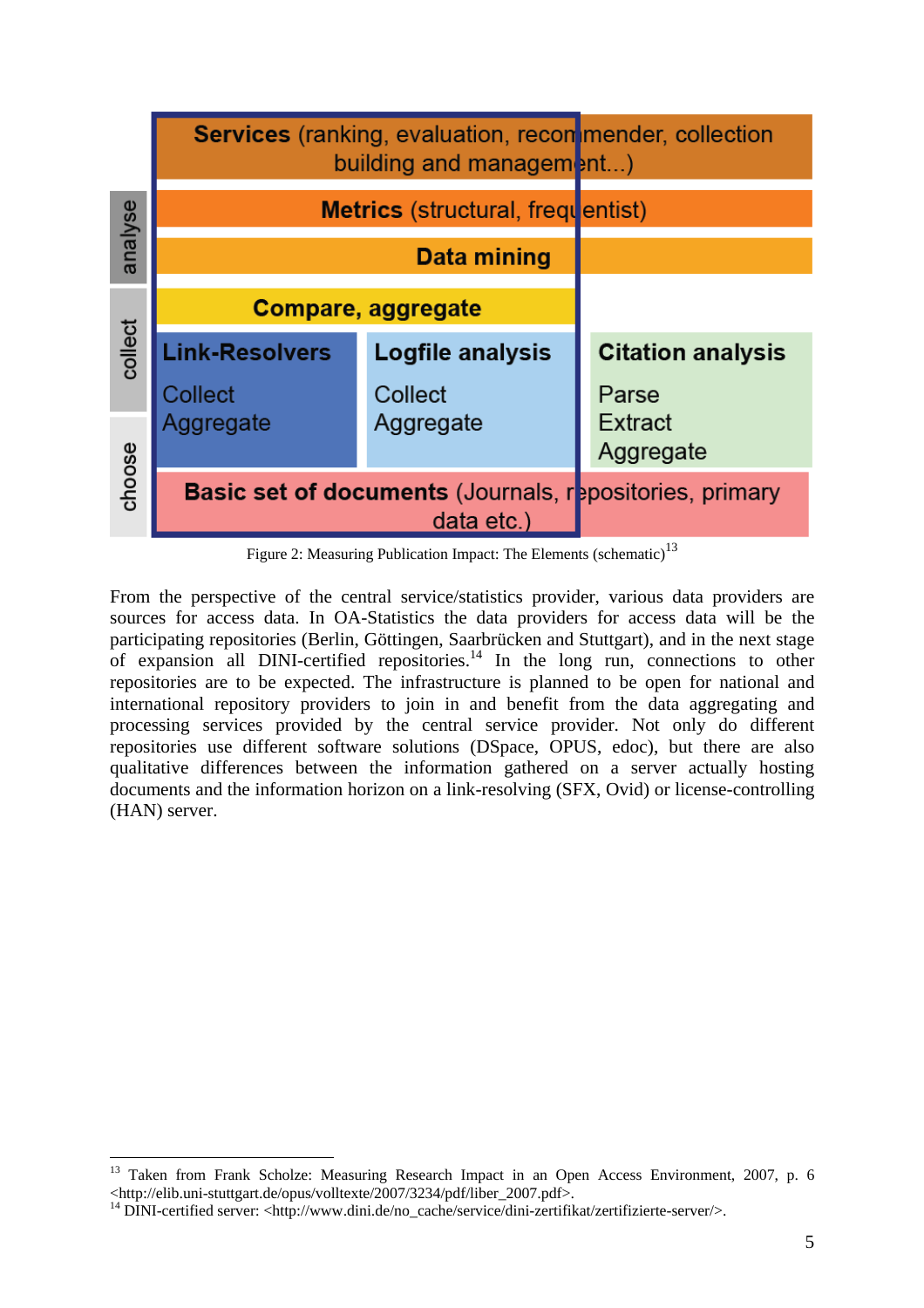

Figure 3: Preparation of the data exchange

The aggregates derived by the statistics provider from the access data generated locally will be hosted on a central server, referred to as Service Provider. Local repositories will be able to create added value services by integrating statistics into the documents' frontdoors. Another currently popular example would be a recommendation system based on click stream analysis. Initially repositories will probably focus on the portion of data which describes their digital objects such as reliable usage frequencies distinguishing between local and international visitors.

The DINI-Certificate<sup>15</sup> will be extended by proposals concerning and supporting data collection, presentation of statistical information and integration of the own repository into the OA-N networking infrastructure in order to propagate the results of this project. Guidelines, technical documentation, and software implementations will be provided for interested repositories. Thus they can - with a reasonably small effort - realise and concentrate on services which support the user in his quest for knowledge.<sup>16</sup>

The project OA-Statistics aims at two targets. First objective is the establishment of a permanent infrastructure – connected to the network of Open Access Repositories (OA-Network) – for the collection and processing of usage data is sought. The use of electronic information resources are collected at various levels. In addition different repository software products for the different project partners (DSpace, OPUS and e-doc) so- called link resolver (SFX, Linkresolver if necessary) and license server (HAN) are considered, too.

A second objective of the OA-S project is to develop and establish a binding standard for measuring traffic and statistics to seek for publications in institutional repositories. Therefore

<sup>&</sup>lt;sup>15</sup> For information about the DINI-Certificate look here: <http://www.dini.de/english/dini-certificate/>.

<sup>&</sup>lt;sup>16</sup> Open Access-Statistics received several letters of support, among others from the LIBER Access Division.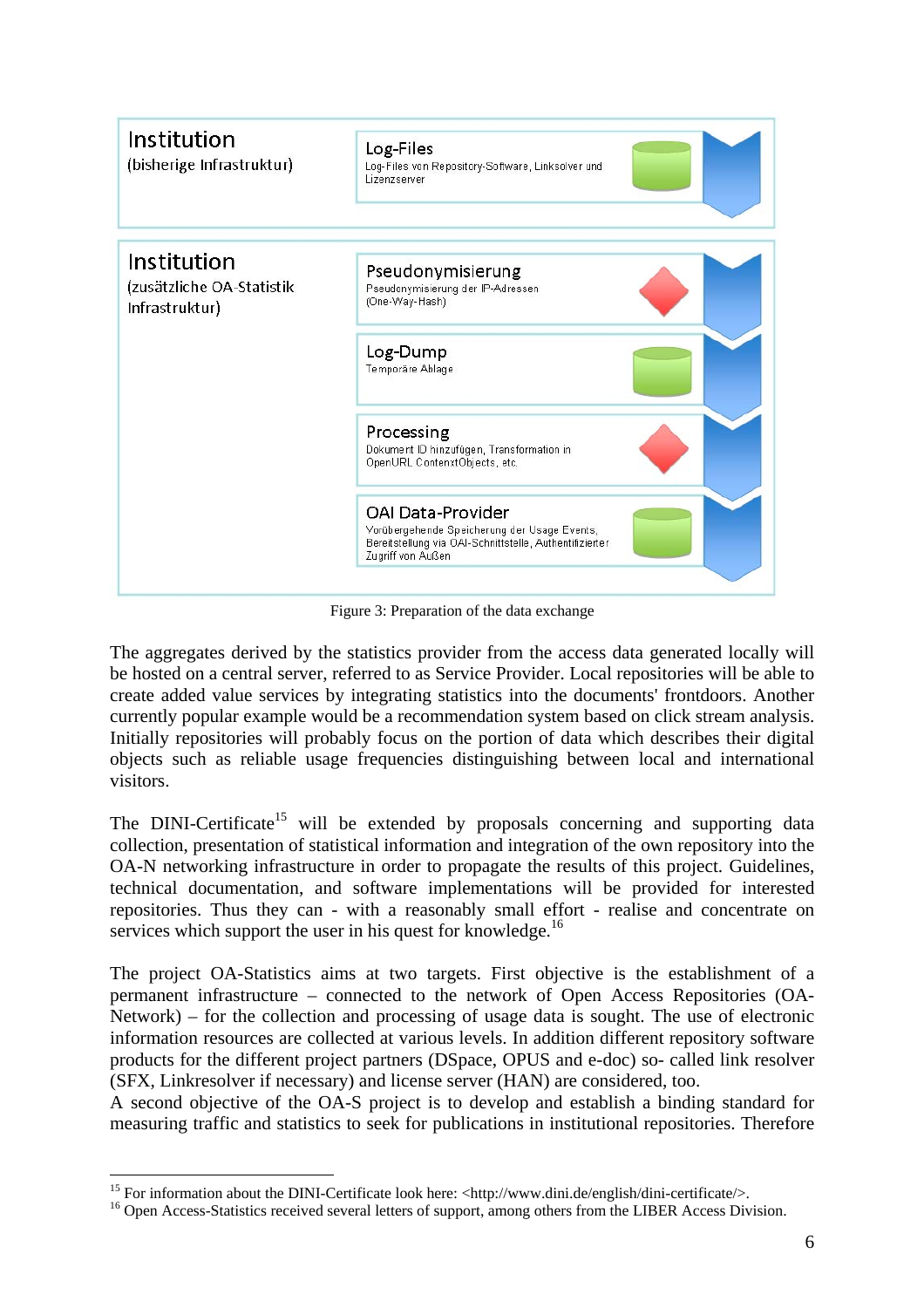the already existing standards and rule sets such as COUNTER, LogEc or IFABC are assessed and taken into consideration.<sup>17</sup>

The usage data is collected by the participating project partners and subsequently processed. While preparing the usage data, it will be transferred into a standardized and uniform format (OpenURL Context Objects). This standardised data is provided on a OAI-interface (Figure 4).



Figure 4: Workflow Data Provider

A service provider has access via the OAI-interface to the available data and collects this data from the project partners. As the usage data is available in a uniform format, the service provider is able to generate a variety of statistics and metrics from the data. In addition, a deduplication of usage data will be carried out. The aggregated data will be made available to the project "OA-Netzwerk". In addition, it is possible that the repositories get back the statistics of their resources to integrate them in their local installation (Figure 5).



Figure 5: Workflow at the Service-Provider

<sup>&</sup>lt;sup>17</sup> Concerning "Use of usage statistics exchange" see the Annex of the "Driver Guidelines 2.0. Guidelines for Content providers - Exposing textual resources with OAI-PMH", November 2008, p. 132-135 <http://www.driver-support.eu/documents/DRIVER\_Guidelines\_v2\_Final\_2008-11-13.pdf>.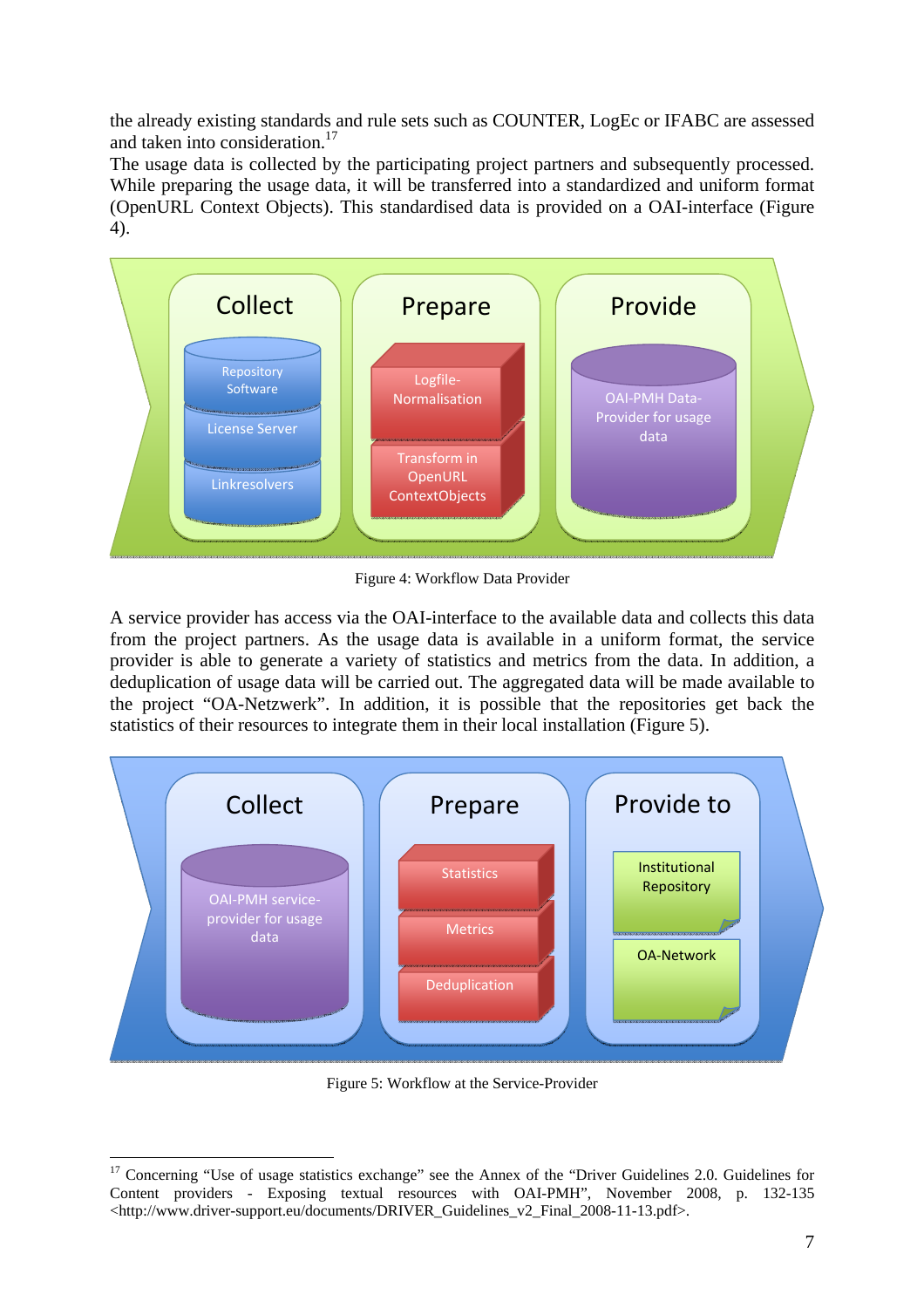The project objectives include the design (and construction) of various value-added services, which users can be offered, for example, on the level of institutional repositories. In both cases, the user of the services gets additional value. Such value-added services enrich the current offers by providing new possibilities for selection and display of electronic documents. Furthermore additional data to every document is available, e.g. how frequently it has been viewed locally but also nationally. This will be an attractive service for scientists, universities and research and funding institutions. It indicates standardized and reliably way how scientific publications are used and what impact free access has on the usage and visibility of the publications.

In order to receive the widest possible dissemination of project results on the one hand recommendations will be added to the DINI-Certificate will promote the standardised collection and provision of usage data and statistics as well as the connections to OA-Network. On the other hand guidelines, help documents, and software packages will be made available for repository managers, so they simply use standardized data and provide descriptive statistics. This enables them to offer their users – for a reasonable price – valueadded services (Figures 6-8).<sup>18</sup>



Figure 6: Value-Added Service "Statistics / Metrics" for Repositories (Draft)

<sup>&</sup>lt;sup>18</sup> Figures 6-8 with exemplary realisation (drafts) of value-added services for repositories are taken from <http://www.dini.de/projekte/oa-statistik/#c1190>.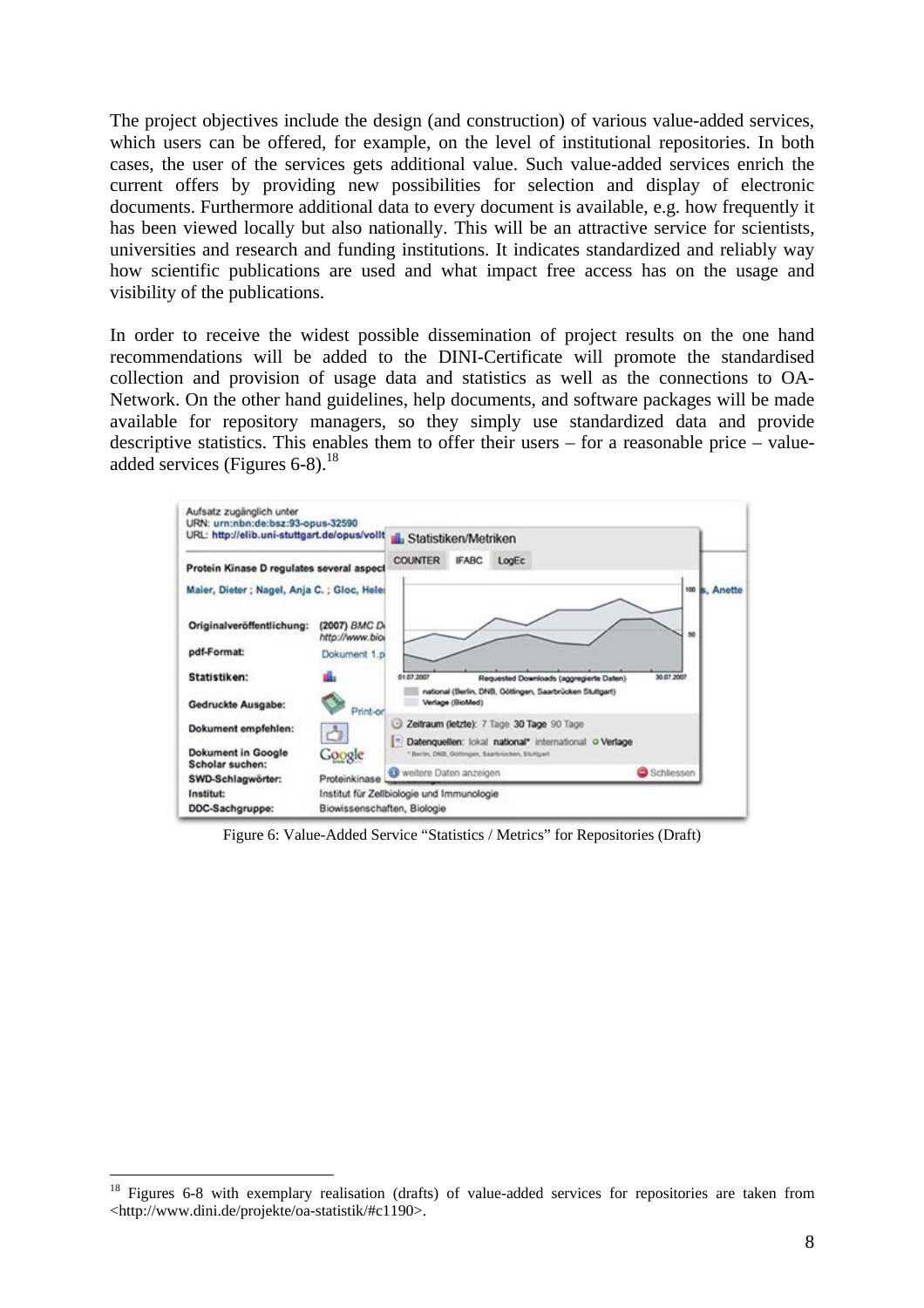

Ranking Bitte wählen Sie das gewünschte Rankingkriterium im Menü rechts. Die Daten zu Nutzungs- und Zitationsrelevanz stammen jeweils aus sämtlichen verfügbaren Quellen: lokal, national\*, international und Verlagsdaten\*\* sken, Stüttgart teteiligte Veilage: Biobbell<br>In einem zweiten Schrift werden Sie gebeten die zugrundezulegende Metrik auszumählen: # Titel Nutzungsrelevanz\*\*\* | v Nutzungsrelevanz\*\*\* 1. Schallehn, Volker (2007) 4 Jahre E-Books an der LMU München - Erfahrungen und Zitationsrelevanz Perspektiven Downloads\*\*\* 2. Schäffler, Hildegard (2007) Checkliste für Standards aus bibliothekarischer Sicht : Vorstellen der Ergebnisse der AG E-Books im Bibliotheksverbund Bayern 3. Giebenhain, Sabine (2007) E-Book-Angebot in der Universität Stuttgart - Zwischenbilanz 9.053 nach 1 1/2 Jahren

Figure 8: Value-Added Service "Usage Relevance" in Repositories (Draft)

# **Networking: German OA-Projects and the International Context**

Digital Publications networks flourish only in their real potential in terms of their global visibility and use. Though networking repositories are thus much more attractive for researchers regarding the decision to provide works in repositories. Networking activities exist at disciplinary and cross-disciplinary (in relation to the project presented here it is referred solely to the cross-disciplinary activities) as well as national and international levels. In particular, two initiatives are worth mentioning: at the German level, the above-mentioned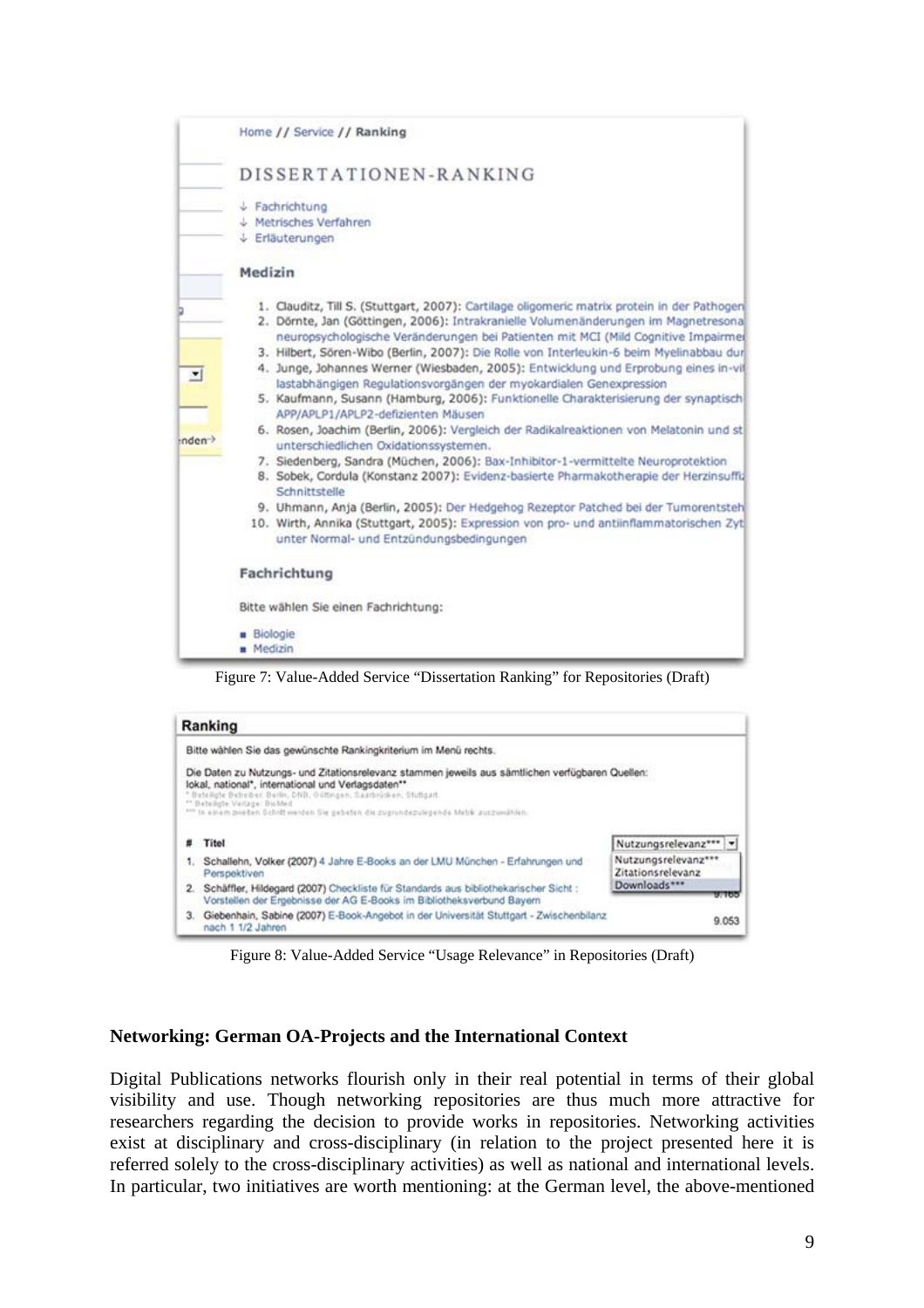project "Network of Open Access Repositories (OA-Network)" and at the European level, the project "Digital Repository Infrastructure Vision for European Research (DRIVER)".

The DINI-initiated and DFG-funded national project "OA-Network"19 aims at the virtual networking of all DINI-certified document and publication services. For this purpose, OA-Network makes available a portal with various end-user services (e.g. specialist browsing, export functions), provides its data room to re-use, and collaborates with other projects to expand the service spectrum, for example concerning usage statistics and citations.

Moreover, OA-Network supports repository operators during the DINI certification process and thus contributes to increasing the number of DINI-certified repositories. Currently twenty-nine German repositories hold the DINI-Certificate, another five are in the application process.20 The certificate is internationally recognized and available in English, German and Spanish versions. Together with the "DARE Guidelines" the DINI Certificate served as a basis for the development of the DRIVER Guidelines for Content Providers.<sup>21</sup> Therefore, all DINI-certified repositories simultaneously are DRIVER-compliant and after passing are integrated within both networks.

In comparison with a collection of printed stocks digital repositories offer a much higher diversity of opportunities to develop value-added services and to provide these new services. This applies in particular to the collection of webometric data such as usage statistics or citation. In addition to the DFG project "Open Access-Statistics" the recently launched DFG project "Distributed Open Access Citation Reference Services (DOARC)"<sup>22</sup> is worth mentioning, too. In this project the technical requirements for the collection and analysis of citation coherences in Open Access offers should be made available. Motivated by the fact that – as mentioned before – the scientific landscape in the past used impact models which often do not cover Open Access offers and furthermore were faulty, both projects should develop alternative approaches measuring impact.<sup>23</sup> OA-Statistics therefore can be seen as part of DINI's initiative to build a network of certified repositories across Germany (Figure  $9)$ <sup>24</sup>

<sup>&</sup>lt;sup>19</sup> OA-Netzwerk: <http://www.dini.de/projekte/oa-netzwerk/>.

<sup>&</sup>lt;sup>20</sup> For a list of DINI-certified servers see: <http://www.dini.de/no\_cache/service/dini-zertifikat/zertifizierteserver/>.

<sup>&</sup>lt;sup>21</sup> "Driver Guidelines 2.0. Guidelines for Content providers - Exposing textual resources with OAI-PMH", November 2008: <http://www.driver-support.eu/documents/DRIVER\_Guidelines\_v2\_Final\_2008-11-13.pdf>. 22 DOARC: <http://doarc.projects.isn-oldenburg.de/>.

<sup>&</sup>lt;sup>23</sup> Another procject in this context is the project "CAPRPET - Community for Academic Reviewing, Publishing and Editorial Technology". This project aims to support the efficient use of electronic tools and services for scientific publishing. More information about CARPET <http://www.dini.de/projekte/eng/carpet/>.<br><sup>24</sup> For this topic and the general theme Open Access in Germany see: Birgit Schmidt / Karin Ilg-Hartbecke: Open

Access in Deutschland – Erweiterte Perspektiven für die Wissenschaft. In: GMS Medizin - Bibliothek - Information Volume 9, Issue 1, 2009 (forthcoming), <http://www.egms.de/de/journals/mbi/index.shtml>.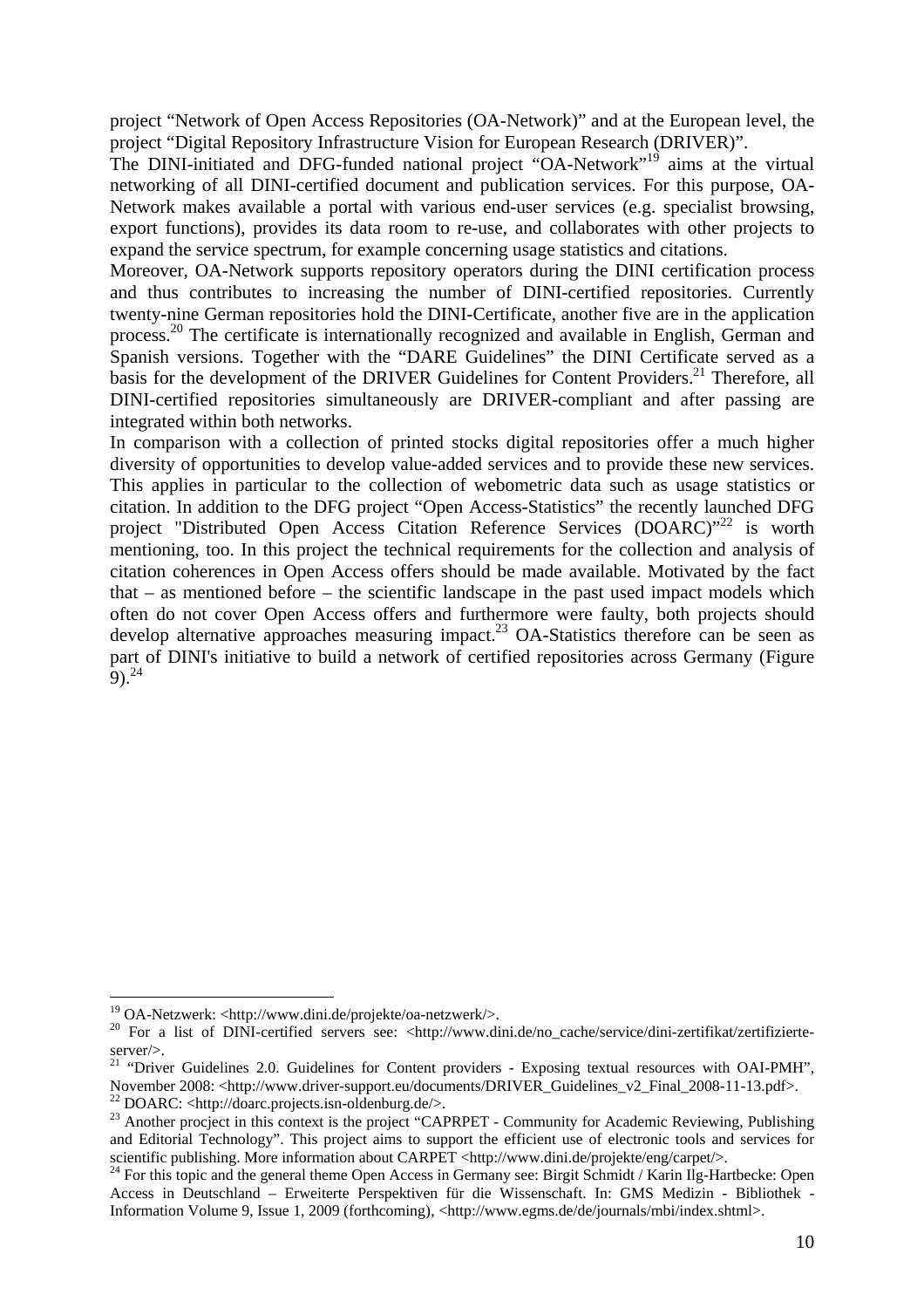

Figure 9: Structure and interrelation of the German OA-Statistics, OA-Network, and DOARC projects<sup>25</sup>

The above-mentioned EU project "DRIVER", with the aim on building a network of European repositories, deals in its current second phase with testbed originated in Phase I, which will be expanded to a consolidated technology infrastructure. In addition DRIVER aims to build a sustainable organisational structure, a "Confederation of European Repositories", and includes explicitly national and regional organisations (DINI, SHERPA, etc.), technical initiatives, developers of repository software, as well as other stakeholders (e.g. SPARC Europe, LIBER). Furthermore, DRIVER investigates in its current phase recent technical developments and tests the enrichment of publications ("Enhanced Publications") as well as the connection of a long-term archive for repositories which store such complex publications.26

#### **Outlook: Open Access-Statistics II and Integration of Digital Heritage Documents**

From the start the project Open Access-Statistics was designed to enable a subsequent application. The first application focuses primarily on the conception and design of an infrastructure. In a subsequent application one main goal could be to integrate other

<sup>&</sup>lt;sup>25</sup> Source: <http://www.dini.de/projekte/oa-statistik/>.

<sup>&</sup>lt;sup>26</sup> See "Technology Watch Reports", <http://www.driver-repository.eu/>, under the heading "Documentations & Downloads".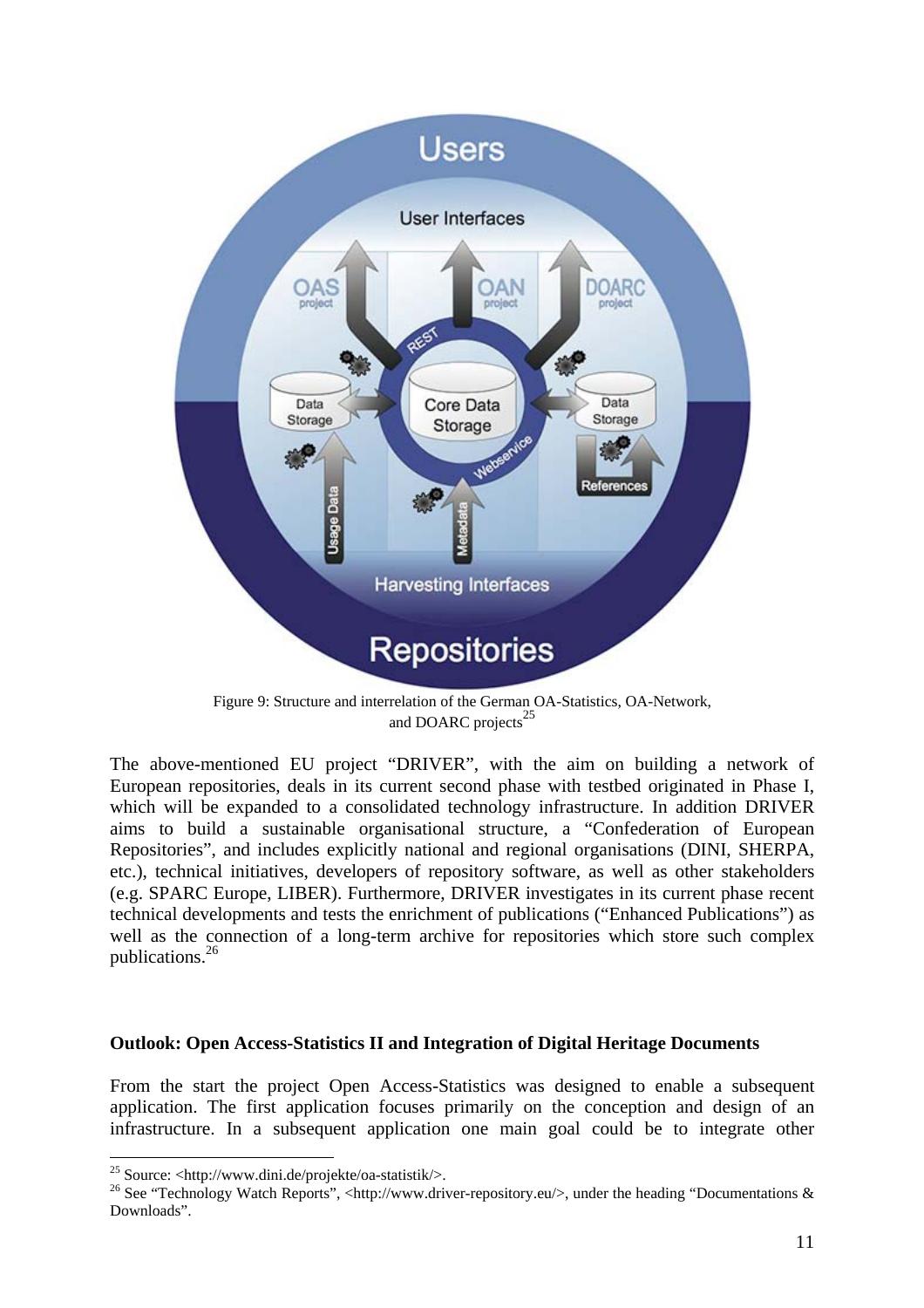Institutional Repositories into the infrastructure which was developed in the first phase. For a targeted second project phase<sup>27</sup> (the first phase will end in February 2010) several plans exist. In comparison to the current project which is primarily a research project, the OA-S II projects intension is to develop and establish an infrastructure. Further tasks could be to examine the collected and aggregated data with respect to the local features that could be developed and offered on the basis of this data, e. g. recommender features based on affinity relations or on similarity. In addition some other themes could be of interest and may be part of the new application: new designed metrics should be developed and scientifically evaluated, building up a website with information concerning the projects matters (guidelines, FAQs, contact, help offers etc.), cooperation with other players, commercial players too (projects like  $PEER<sup>28</sup>$  for example).



Figure 10: Goobi. Usage Statistics on Digitized Repositories<sup>29</sup>

Another important part in the second phase of the project could be the integration of digitised material which is not digital-born. In this context usage statistics of digitised heritage documents will be automatically integrated. The OA-S project partner Göttingen State and University Library is involved as a core developer of "Goobi",<sup>30</sup> a software package which includes different modules supporting digitisation processes in libraries. The focus of Goobi is on two tasks: to support high quality (mass-)digitisation and to meet the needs of researchers concerning the presentation of the digitised objects. Special emphasis is collecting and handling of metadata: Goobi consistently uses the  $METS<sup>31</sup>$  data model and is a "open source workbench for the digital library" (see Fig. 11).

 $\overline{a}$ 

 $27$  This chapter deals with themes which are only intentions. The points mentioned here are not dicussed finally or part of the application.

<sup>&</sup>lt;sup>28</sup> PEER – Publishing and the Ecology of European Research:  $\langle$ Publishing and the Ecology of European Research>. The EC-project is a pioneering collaboration between publishers, repositories and researchers: "PEER, supported by the EC eContentplus programme, will investigate the effects of the large-scale, systematic depositing of authors' final peer-reviewed manuscripts (so called Green Open Access or stage-two research output) on reader access, author visibility, and journal viability, as well as on the broader ecology of European research." Ibid.

<sup>&</sup>lt;sup>29</sup> The Goobi slides (Fig. 10-12) are prepared and by courtesy of Ralf Stockmann, SUB Göttingen.

 $30$  Goobi: Digital Library Modules: <http://www.goobi.org/>.

<sup>31</sup> METS - Metadata Encoding & Transmission Standard: <http://www.loc.gov/standards/mets/>.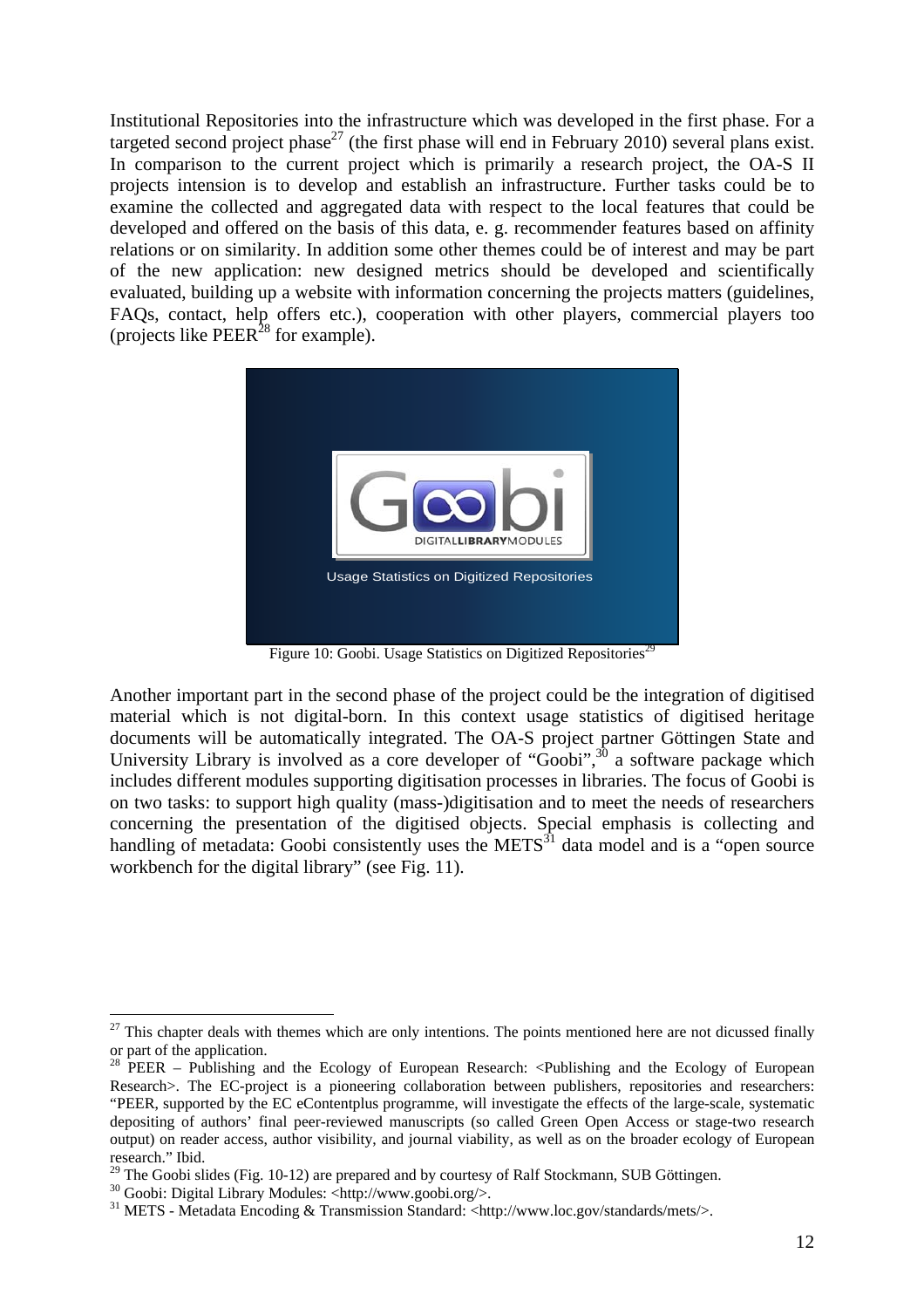

Figure 11: Visualisation of the different Goobi Workbench Layers



Figure 12: "Birds Eye View" as part of the Usage Statistics created by Goobi

One of the Goobi modules in the section "presentation" is "Goobi.COUNTER" (Fig. 11). Goobi has extensive operating experience with Counter (an example of usage statistics presentation is shown in Fig. 12), so a collaboration between "Goobi" and the OA-S project, which also analyses COUNTER<sup>32</sup> for the purposes of usage statistics, could be very promising in this field. At the Center for Retrospective Digitization, Göttingen (GDZ) more than 5 Million pages have been digitised up to now.<sup>33</sup>

#### **Conclusion**

In an article published recently it is clearly pointed out, that digitisation can help reading ancient texts: "In a 21st-century version of the age of discovery, teams of computer scientists, conservationists and scholars are fanning out across the globe in a race to digitize crumbling literary treasures. In the process, they're uncovering unexpected troves of new finds, including never-before-seen versions of the Christian Gospels, fragments of Greek poetry and commentaries on Aristotle. Improved technology is allowing researchers to scan ancient texts that were once unreadable -- blackened in fires or by chemical erosion, painted over or simply

<sup>&</sup>lt;sup>32</sup> COUNTER website: <http://www.projectcounter.org/index.html>.

<sup>&</sup>lt;sup>33</sup> For more information see: Center for Retrospective Digitization, Göttingen (GDZ) <http://gdz.sub.unigoettingen.de/index.php?id=2&L=1>.